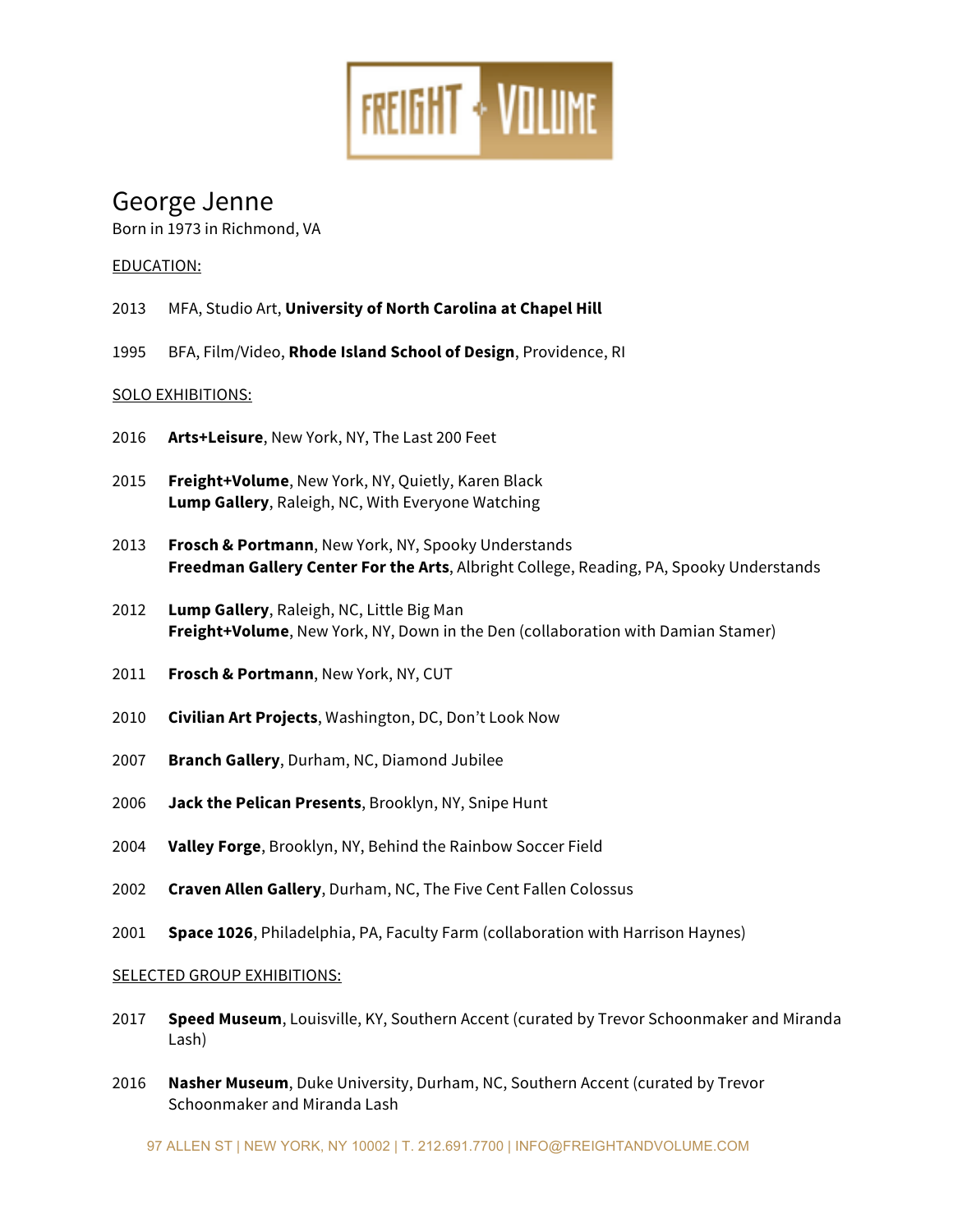

- 2015 **Nasher Museum**, Duke University, Durham, NC, Area 919 **Contemporary Art Museum Raleigh (CAM)**, Raleigh, NC, The Nothing That Is
- 2013 **Freight+Volume**, New York, NY, Do Something (Else) To It
- 2012 **Scinema 2012 Film Festival**, Australia (traveling exhibition) **Freight+Volume**, New York, NY, The Double Dirty Dozen (& Friends) **Frosch & Portmann**, New York, NY, PULSE New York **Civilian Art Projects**, New York, NY, SCOPE New York **Allcott Gallery**, UNC Chapel Hill, Chapel Hill, NC, BFF
- 2011 **Civilian Art Projects**, Washington, DC, Pan's Pipes (three-man collaborative show) **Chase Center Galleries at the RISD Museum**, Providence, RI, RISD Faculty Bieenial
- 2010 **Frosch & Portmann**, New York, NY, Santa **Civilian Art Projects**, Lincoln Center, New York, NY, SCOPE New York
- 2009 **Jack the Pelican Presents**, Brooklyn, NY, Curly-Q **PS122 Gallery**, New York, NY, Hellz-a-poppin' **Envoy Enterprises**, New York, NY, One Night Stand **Jack the Pelican Presents**, Brooklyn, NY, Old School **RISD Museum Chase Center Gallery**, Providence, RI, RISD Faculty Biennial
- 2008 **EXITART**, New York, NY, BRAINWAVE: Common Senses
- 2007 **Jack the Pelican Presents**, Brooklyn, NY, SCOPE Hamptons **Civilian Art Projects**, Washington, DC, Behind the Wall **Jack the Pelican Presents**, Basel, Switzerland, SCOPE Basel
- 2006 **Jack the Pelican Presents**, Miami, FL, Grendel **Jack the Pelican Presents**, Miami, FL, SCOPE Miami **Branch Gallery**, Miami, FL, Aqua Art Fair **Riviera Gallery**, Brooklyn, NY, Converter **Branch Gallery**, Durham, NC, Please to Meet You.
- 2005 **Jack the Pelican Presents**, Miami, FL, SCOPE Miami Featured Artist **Branch Gallery**, Cologne, Germany, Art Cologne **Rhode Island School of Design Museum**, Providence, RI, RISD Faculty Biennial **Wendy Cooper Gallery**, Chicago, IL, Twenty-eight Days
- 2004 **Center on Contemporary Art**, Seattle, WA, Northwest Annual (curated by Ken Lum) **Claire Oliver Fine Art**, New York, NY, RISD Biennial (curated by Shamim Momin) **Transformer**, Washington, DC, Transformers